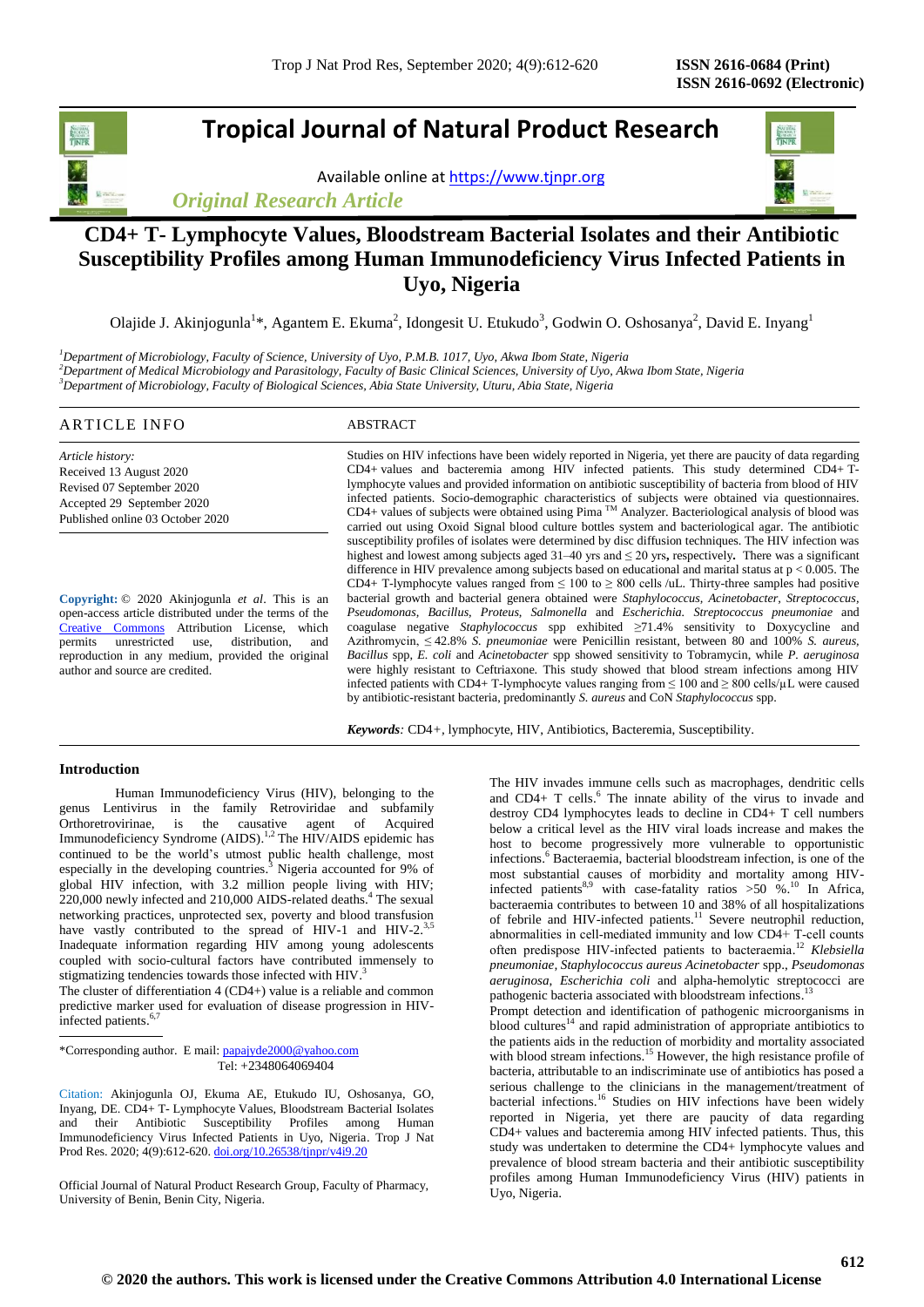#### **Materials and Methods**

#### *Collection of samples*

Venous blood samples were aseptically collected using sterile disposable syringes from confirmed HIV infected patients (aged  $\leq$ 20 yrs and ≥ 51 yrs) attending different hospitals in Uyo, Akwa Ibom State. The approval from the management of the hospitals (UA/H07 2018) and verbal informed consents of participants (44 males and 51 females) were obtained prior to samples collection. The samples were transported in a cold box within 1–4 hrs of collection to laboratories for analysis. Questionnaires were administered to the subjects to obtain their socio-demographic characteristics (gender, age, occupation, marital status and educational level).

#### *Inclusion criteria*

The HIV infected patients, either on antiretroviral drugs or not, who agreed and gave verbal consent to participate were recruited in the study.

#### *Exclusion criteria*

The HIV negative patients and HIV infected patients who were on antibiotics within one week prior to enrolment and/or those that declined to participate in the study.

#### *Determination of* Cluster of Differentiation 4 *(CD4+) T- lymphocyte counts*

The cluster of differentiation 4 (CD4+) T- lymphocyte counts (cells  $/\mu$ L) of HIV positive patients were determined using Pima<sup>TM</sup> Analyzer (Waltham, Maryland, USA). The blood samples were run only after the normal and low value control cartridges gave acceptable values. Each blood sample collected in EDTA tube was loaded in a Pima TM disposable cartridge containing anti-human CD4-dye monoclonal antibodies using a disposable transfer pipette. Thereafter, the collector was removed and cartridge was immediately placed in the PIMA analyzer for 20 mins and results were obtained.

#### *Bacteriological analysis of samples*

The blood samples (10 mL) from HIV infected patients ( $n = 95$ ) were aseptically inoculated into Oxoid Signal blood culture bottles system (BC0100), mixed with the medium and incubated for 2-10 days. Thereafter, 10 μL of aliquot from each of the bottles (positive vials) was subcultured onto plates of MacConkey, blood and chocolate agar (Thermo Fisher Scientific Oxoid Ltd). The plates were aerobically incubated at 37°C for 18-24 hrs and bacterial isolates obtained were identified using their cultural, morphological, biochemical and sugar fermentation tests according to the published protocols<sup>.</sup>

#### *Antibiotic sensitivity testing of bacterial isolates*

Antibiotic susceptibility testing was performed using the Kirby–Bauer disc diffusion technique. <sup>18</sup> Ten microliters (10 μL) of each bacterial suspension, prepared directly from an overnight agar plate, adjusted to 0.5 McFarland Turbidimetric Standard of approximately 1.5 x  $10^8$ CFU/mL, was inoculated using sterile pipette onto each plate containing Mueller-Hinton Agar (MHA). The antibiotic discs used for Gram negative bacteria were: Gentamycin (GEN), Streptomycin (STR), Tobramycin (TOB), Ciprofloxacin (CIP), Ofloxacin (OFL), Levofloxacin (LEV), Aztreonam (ATM), [Tigemonam](https://en.wikipedia.org/wiki/Tigemonam) (TIG), Ampicillin (AMP), Piperacillin (PPC), Ceftriaxone (CEF), Ceftazidime (CFT), Cefoperazone (CFP), Meropenem (MER), Imipenem (IMI) and Ertapenem (ERT). The antibiotic discs used for Gram positive bacteria were: Gentamycin (GEN), Streptomycin (STR), Tobramycin (TOB), Ciprofloxacin (CIP), Ofloxacin (OFL), Levofloxacin (LEV), Ampicillin (AMP), Piperacillin (PPC), Tetracycline (TET), Doxycycline (DOX), Erythromycin (ERY) and Azithromycin (AZI). The antibiotic discs were aseptically placed on the surfaces of the culture plates using sterile forceps. The plates were aerobically incubated at 37°C for 18 hr and inhibition zones after incubation were observed, measured in millimeters (mm) using a ruler and interpreted as sensitive (S), intermediate sensitive (I) resistant (R) according to the CLSI criteria. 18

#### *Statistical Analysis*

The data obtained were analyzed using Statistical Package for Social Sciences (IBM SPSS Statistics for Windows, Version 22.0. Armonk, NY: IBM Corp.). The chi-square  $(\gamma 2)$  test was used to determine the statistically significant difference in the socio-demographic characteristics of HIV infected patients at  $p \le 0.05$ . Descriptive data were presented as charts and percentages.

#### **Results and** D**iscussion**

The socio-demographic characteristics of HIV-infected patients recruited in this study are presented in Table 1. Of the 95 participants, 44 were males and 51 were females, giving a gender ratio of 1: 1.6. The HIV prevalence was highest among subjects within ages 31–40 yrs and lowest among subjects aged  $\leq 20$  yrs. There was a statistically significant difference in occurrence of HIV infection among the subjects based on ages  $(\chi^2 = 16.31, df = 4, p = 0.003)$ . Fourteen (14.7%) of the subjects had primary school education, 30.5% had secondary education, 42.1% had tertiary education, while 12.6% of subjects had no formal education. The HIV prevalence was highest among the married (43.5%, 41/95), followed by the single (29.5%, 28/95), widowed (16.8%, 16/95) and divorced (10.5%, 10/95). The prevalence of HIV infections based on the occupations of subjects in decreasing order was: self-employed (28.4%) > students (22.1%) > traders  $(16.8\%)$  > unemployed /retired  $(14.7\%)$  > civil servants  $(10.5\%)$  > teachers  $(7.4\%)$ . More than half  $(62.1\%)$  of the subjects were on antiretroviral drugs, while 37.9% were non-users. There was a statistically significant difference at  $p < 0.005$  in prevalence of HIV infections among subjects based on educational level and marital status (Table 1).

The CD4+ T- lymphocyte counts of HIV-infected patients ranged from  $\leq$  100 to  $\geq$  800 cells/µL. Twenty-two (23.2%) subjects had CD4+ counts of  $\leq$  299 cells/ $\mu$ L; 62.1% subjects had CD4+ counts between 300 and 599 cells/ $\mu$ L, 6.3% had CD4+ counts ranging from 600 to 699 cells/ $\mu$ L, while 2.1% subjects had CD4+ counts of  $\geq 800$  cells/ $\mu$ L (Table 2). Of the 95 blood samples from the subjects, sixty-two (62) samples did not yield any bacterial growth, while 33 samples had positive bacterial growth, giving a prevalence of 34.7% for bacteremia. The blood samples of subjects with bacterial growth was highest in the age group 31-40 yrs (14/33; 42.4%), followed by age group 41-50 yrs (8/21; 38.1%), 21-30 yrs (5/17; 29.4%) and  $\geq 51$  yrs  $(4/14; 28.6\%)$ , while age group  $\leq 20$  yrs had the lowest (2/10; 20.0%). Of the 51 blood samples from female subjects, (39.2%) had bacterial growth, while  $29.5\%$  samples from male subjects (n = 44) had bacterial growth (Table 3).

Fifty-three bacterial isolates, belonging to the genera *Staphylococcus, Acinetobacter, Salmonella*, *Proteus, Pseudomonas, Bacillus, Streptococcus* and *Escherichia* were obtained from the samples. Of the 53 isolates obtained, 39.6% isolates were from male subjects, while 60.4% isolates were obtained from female subjects. The percentage occurrence of isolates in decreasing order was *S. aureus* (18.9%) *> S. typhi* (17.0%) *>* CoN *Staphylococcus* spp/*S. pneumoniae* (13.2%) *> E. coli* (11.3%) *> P. mirabilis* (9.3%) *> P. aeruginosa* (7.5%) *> Acinetobacter* spp (5.7%) *> Bacillus* spp (3.8%) (Table 4)*.* The distributions of bacterial isolates based on CD4+ values of subjects are presented in Table 5. The subjects with CD4+ values ranging from  $300$  to 399 cells/ $\mu$ L had the highest number of bacterial isolates (n = 16), followed by subjects with CD4+ values of 200 to 299 cells/µL (10 bacterial isolates), while *S. typhi* was the only isolate from subjects with CD4+ values of  $\geq 800$  cells/ $\mu$ L. Three (3) bacterial isolates each were obtained from subjects with CD4+ values of  $\leq 100$  cells/ $\mu$ L, 500 to 599 cells/µL and 600 to 699 cells/µL. *S. aureus* and *P aeruginosa* were the only isolates from subjects with CD4+ values of 700 to 799 cells/µL (Table 5).

*Salmonella typhi* were highly sensitive to Tobramycin, Ceftriaxone (100 %) and Meropenem (88.9%), and showed moderately high resistance to [Tigemonam](https://en.wikipedia.org/wiki/Tigemonam) and Ampicillin (44.4%). More than 80.0% *P. mirabilis* and *E. coli* were Meropenem, Aztreonam and Ceftriaxone sensitive. *Acinetobacter* spp were 100% sensitive to Ampicillin and Aztreonam, but were highly resistant to Ofloxacin (66.7%). *P.*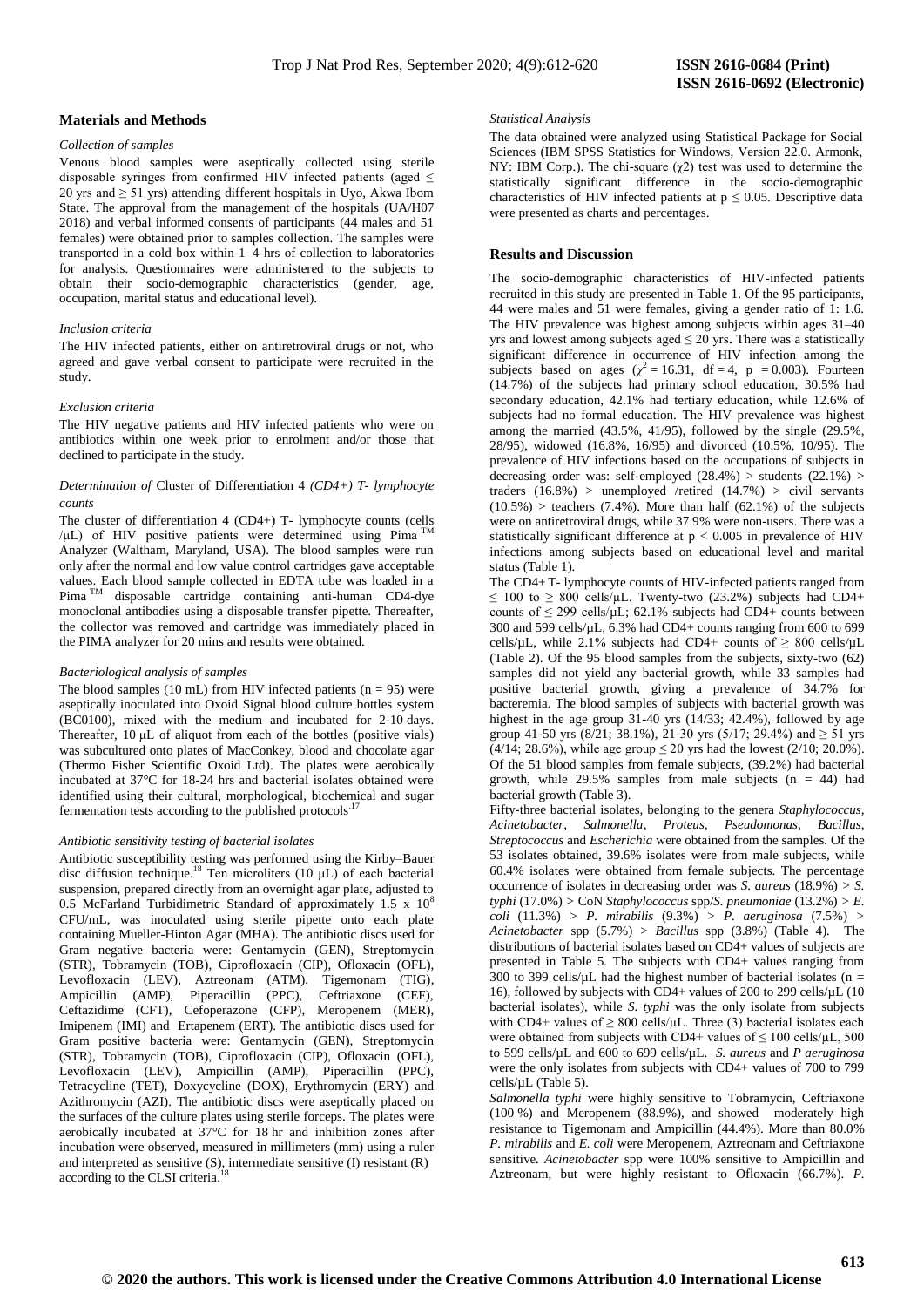## **ISSN 2616-0692 (Electronic)**

*aeruginosa* showed high sensitivity (100%) to Piperacillin, Cefoperazone and Ertapenem and showed  $\leq 50.0\%$  resistance to Ciprofloxacin and Imipenem (Tables 6 and 7). *Streptococcus pneumoniae* and CoN *Staphylococcus* spp exhibited between 71.4 and 85.7% sensitivity to Levofloxacin, Doxycycline, Piperacillin and Azithromycin, while ≤ 42.8% *S. pneumoniae* were Penicillin resistant (Table 8). The percentage intermediate susceptibility of *S. aureus* to Gentamycin, Streptomycin and Levofloxacin was 10.0%, while between 80 and 100% *S. aureus and Bacillus* spp showed Tobramycin and Doxycycline sensitive (Table 9). Of the 15 different antibiotics tested against GNB, Ciprofloxacin resistance prevalence was highest (37.0 %), followed by Imipenem (32.3%), [Tigemonam](https://en.wikipedia.org/wiki/Tigemonam) (29.6%), Ampicillin (29.6%), Ofloxacin (29.6%), Piperacillin (25.9%) and Streptomycin (25.9%). The GNB showed the highest sensitivity to Meropenem (92.6%), Tobramycin (85.2%), Ceftriazone (81.5%) and Aztreonam (77.8%). The percentage intermediate susceptibility of GNB to Gentamycin, Ofloxacin, Levofloxacin and Ertapenem was 14.8%, 14.8%, 3.7% and 11.1%, respectively (Figure 1). Overall, between 73.1 and 84.6% GPB isolates recovered from the blood samples of subjects were sensitive to Tobramycin, Levofloxacin, Doxycycline, Piperacillin, Erythromycin and Azithromycin. Of the 12 different antibiotics tested against GPB, Ampicillin resistance prevalence was highest (46.2%), followed by Tetracycline (34.6%), while Ciprofloxacin, Ofloxacin and Streptomycin was 30.8% each. The percentage intermediate susceptibility of GNP to Gentamycin, Levofloxacin and Azithromycin was  $\leq 11.5\%$  (Figure 2).

The prevalence of HIV has drastically increased in recent years and approximately 5.6% of people living with HIV infection in Nigeria hail from Akwa Ibom State.<sup>19</sup> The socio-demographic characteristics

of HIV infected patients recruited in this study showed that the highest and lowest prevalence of HIV was among subjects within ages 31–40 yrs and  $\leq 20$  yrs, respectively. The lowest prevalence of HIV infection among subjects aged  $\leq 20$  yrs may be attributed to their less likely engagement in high-risk sexual behaviour when they reside with their parents. In our findings the prevalence of HIV infection was highest among the married, followed by the single, widowed and was lowest among the divorced. The highest prevalence of HIV infection among the married in this study was in conformity with the findings of Khan and Sharma<sup>20</sup> and Kemei *et al.*<sup>21</sup> in which  $\geq 46\%$  of the married had HIV infection in Kenya. The high prevalence of HIV infection among the married might be attributed to non*-*use of a condom during sexual intercourse, believing that their partners were faithful and did not engage in extramarital affairs. Although, education has been shown as a factor associated with HIV awareness, but in this study, the prevalence of HIV infection was more among subjects with formal education than those without any formal schooling and this conformed to the study of Taylor  $et al.<sup>22</sup>$  in Kumasi, Ghana.

In this study, HIV prevalence was higher among females than males and this corroborated the findings of Taylor *et al.*<sup>22</sup> in Ghana. Several reports have shown higher vulnerability to HIV infection among females than males owing to the increased surface areas of their genital parts compared to that of males; <sup>23</sup> higher concentrations of HIV in semen than in vaginal secretions; <sup>23</sup> damage of delicate tissues of the female genital tract during intercourse leading to increased abrasions, vaginal bleeding and tearing<sup>22</sup> and the warmth and moistness of the vaginal muscles that aids easy entrance of HIV into the body.

|                                   |                      |                        | <b>HIV Positive Patients</b> |                       |          |
|-----------------------------------|----------------------|------------------------|------------------------------|-----------------------|----------|
| Socio-demographic Characteristics |                      | $\mathbf{N}\mathbf{o}$ | $\frac{0}{0}$                | $\frac{\chi^2}{0.52}$ | p-value  |
|                                   | Male                 | 44                     | 46.3                         |                       | 0.473    |
| Gender                            | Female               | 51                     | 53.7                         |                       |          |
|                                   | $\leq 20$            | 10                     | 10.5                         |                       |          |
|                                   | $21 - 30$            | 17                     | 17.9                         |                       |          |
| Age                               | $31 - 40$            | 33                     | 34.7                         | 16.31                 | $0.003*$ |
|                                   | $41 - 50$            | 21                     | 22.1                         |                       |          |
|                                   | $\geq$ 51            | 14                     | 14.7                         |                       |          |
| <b>Educational Level</b>          | Primary              | 14                     | 14.7                         |                       |          |
|                                   | Secondary            | 29                     | 30.5                         | 22.09                 | $0.001*$ |
|                                   | Tertiary             | 40                     | 42.1                         |                       |          |
|                                   | None                 | 12                     | 12.6                         |                       |          |
|                                   | Single               | 28                     | 29.5                         |                       |          |
| <b>Marital Status</b>             | Married              | 41                     | 43.5                         | 23.78                 | $0.001*$ |
|                                   | Divorced             | 10                     | 10.5                         |                       |          |
|                                   | Widowed              | 16                     | 16.8                         |                       |          |
|                                   | Teacher              | $\overline{7}$         | 7.4                          |                       |          |
| Occupation                        | Trader               | 16                     | 16.8                         |                       |          |
|                                   | Civil Servants       | 10                     | 10.5                         | 16.85                 | 0.005    |
|                                   | <b>Students</b>      | 21                     | 22.1                         |                       |          |
|                                   | Self-Employed        | 27                     | 28.4                         |                       |          |
|                                   | Unemployed / Retired | 14                     | 14.7                         |                       |          |
| Antiretroviral drug (ARV)         | <b>Users</b>         | 59                     | 62.1                         | 5.57                  | 0.018    |
|                                   | Non-users            | 36                     | 37.9                         |                       |          |

**Table 1:** Socio-demographic Characteristics of HIV Infected Patients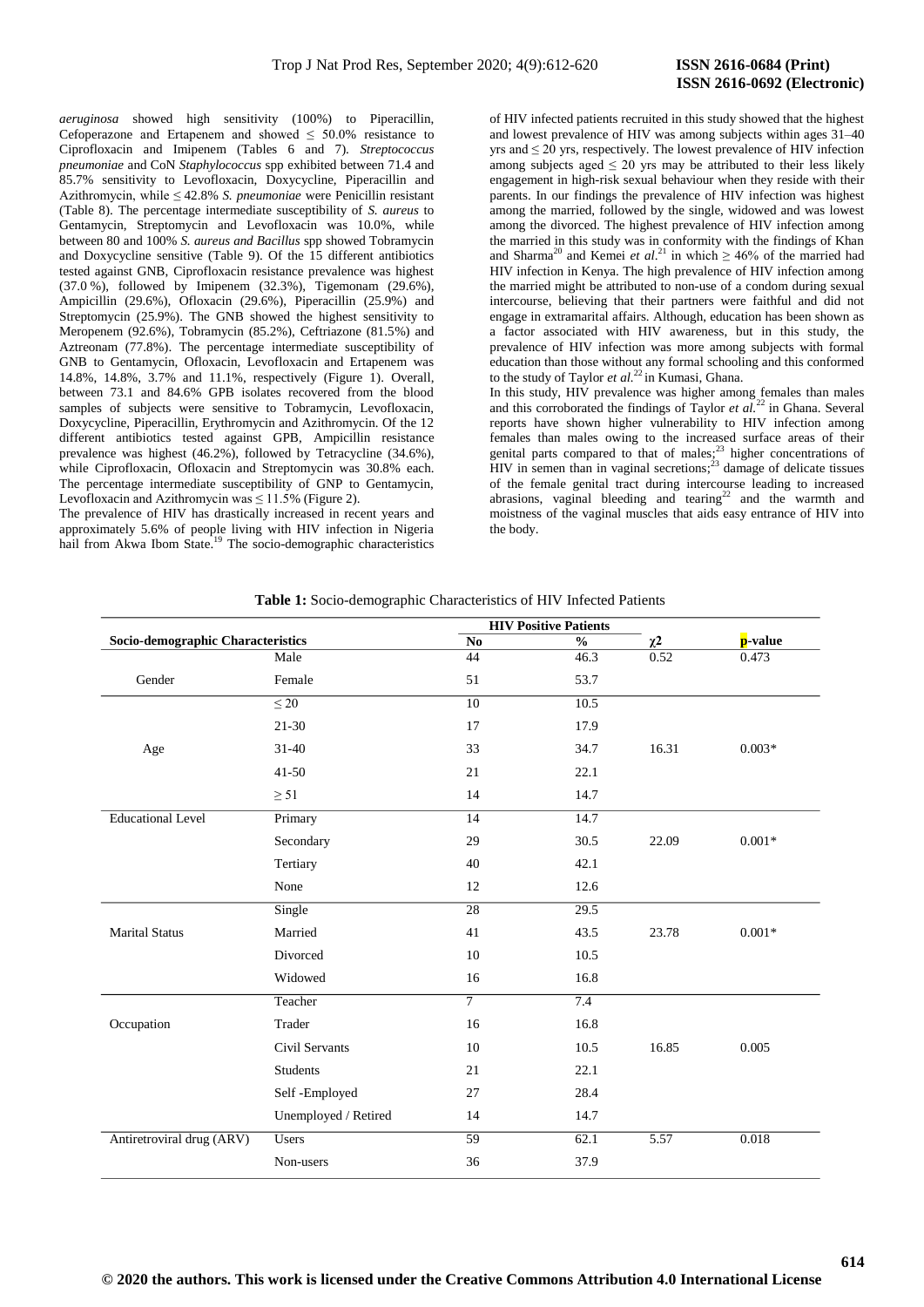The CD4+ T-cell count is a surrogate marker of HIV progression<sup>24</sup> and as well a suitable means of assessing clinical prognosis of HIV infected patients, monitoring the risk of opportunistic infections and treatment failure. <sup>25</sup> In our study, the CD4+ T-cell counts of HIV infected patients varied between  $\leq 100$  and  $\geq 800$  cells/ $\mu$ L. Studies have revealed that CD4+ T-cell counts of HIV infected patients could decline from a normal level of 800-900 to  $\leq 100$  cells/ $\mu$ L. <sup>26</sup> and this study confirmed that as 2.1% subjects had CD4+ T-cell counts of  $\leq$ 100 cells/ $\mu$ L. The detection of a low CD4+ T-cell counts  $\leq 200$ cells/µL among subjects in this study corroborated the previous report of Mboto *et al*. <sup>27</sup> The occurrence of 7.4% subjects with CD4+ T-cell counts of  $\leq 200$  cells/ $\mu$ L in this study was lower than the value reported by Adeleye *et al.*<sup>28</sup> in which 67% HIV infected patients attending Lagos Teaching Hospital had CD4+ T-cell counts of  $\leq 200$ cells/ $\mu$ L. The CD4+ T-cell count of  $\leq 200$  cells/ $\mu$ L has been reported as a significant threshold at which the HIV infected patients become vastly susceptible to opportunistic infections,<sup>29</sup> thus, necessitates the administration of anti-retroviral therapy.

Bacteremia, one of the features of HIV/AIDS from the onset of the epidemic,<sup>30</sup> constitutes a significant public-health problem and causes of morbidity and mortality in HIV/AIDS patients. <sup>31</sup> *S. aureus, S. typhi,*  CoN *Staphylococcus* spp, *S. pneumoniae, E. coli, P. mirabilis, P. aeruginosa, Acinetobacter* spp and *Bacillus* spp were isolated from blood samples of subjects. The isolation of *E. coli* and *S. pneumonia*e from blood samples of subjects corresponded to the findings of Kiertburanakul *et al*. <sup>32</sup> who obtained *E. coli* and *S. pneumoniae* from blood samples of HIV infected patients in Thailand. Our study substantiated the findings of Verma and McCarthy<sup>33</sup> that *E. coli*, *S. aureus*, *S. pneumoniae* and *P. aeruginosa* were bacteria associated with bloodstream infections in HIV infected individuals. Studies have

also shown that apart from the higher burden of bacteraemia among HIV infected patients in sub-Saharan Africa, the spectrum of aetiologic agents differed from those in developed world. <sup>34</sup> *S. aureus*  was predominant bacterial isolate and this agreed with the reports of Imade *et al.*<sup>35</sup> in Benin, but contradicted the findings of Bonadio *et al*. <sup>36</sup> and Choi *et al.*<sup>37</sup> who reported CoN Staphylococci as the commonest bacterial isolate in bloodstream of HIV infected patients. This study showed varied percentages of antibiotic susceptibility among the Gram positive and Gram negative bacteria isolated from blood streams of the subjects. *P. aeruginosa, S. typhi* and *Acinetobacter* spp were vastly sensitive to Tobramycin, Levofloxacin, Ceftazidime and Aztreonam. The high sensitivity of *P. aeruginosa* to Ceftazidime observed in this study differs from the result of Ojo *et al.* <sup>38</sup> who obtained high Ceftazidime resistant *P. aeruginosa* in Ado-Ekiti. Our study showed that 85.7% *S. pneumoniae* were sensitive to Ciprofloxacin and this value was higher than 57.1% Ciprofloxacin sensitive *S. pneumoniae* obtained by Nielsen *et al*. <sup>39</sup>*E. coli* showed high sensitivity to Aztreonam, Ceftriazone, Tobramycin and Piperacillin. Although, the high sensitivity of *E. coli* and *P. mirabilis*  to Tobramycin and Ceftriazone in this study agreed with Kassam *et al*. <sup>40</sup> but there was discrepancy regarding the sensitivity of *E. coli* to Piperacillin. *S. aureus* and *B. substilis* showed  $\geq 70\%$  sensitivity to Tobramycin, Levofloxacin and Ciprofloxacin. Our results on high sensitivity of *S. aureus* to Tobramycin (aminoglycoside) and Ciprofloxacin (fluroquinolone) substantiated the findings of Etok *et al.*<sup>41</sup> on fluroquinolones and aminoglycosides sensitive *S. aureus*. Consequently, early identification of bacterial pathogens and administration of appropriate antibiotics will possibly reduce morbidity and mortality associated with blood stream infections among HIV-infected patients with low CD4+ T-cell counts.

| CD4+ Counts |                |                | Age (yrs)      |                |                | <b>Total</b> |
|-------------|----------------|----------------|----------------|----------------|----------------|--------------|
| (cells/µL)  | $\leq 20$      | $21 - 30$      | $31 - 40$      | $41 - 50$      | $\geq 51$      | No $(\% )$   |
| $\leq 100$  | $\theta$       | $\theta$       |                |                | $\theta$       | 2(2.1)       |
| 100-199     | $\mathbf{0}$   | $\theta$       | 2              |                | $\overline{2}$ | 5(5.3)       |
| 200-299     | $\theta$       | 3              | 5              | 5              | 2              | 15(15.8)     |
| 300-399     | 3              | 4              | 13             | 5              | $\overline{4}$ | 29(30.5)     |
| 400-499     | $\overline{4}$ | $\overline{4}$ | 6              | 2              | 3              | 19(20.0)     |
| 500-599     | 2              | 2              | 2              | 3              | $\overline{2}$ | 11(11.6)     |
| 600-699     |                | 2              | $\overline{c}$ |                | $\overline{0}$ | 6(6.3)       |
| 700-799     | $\overline{0}$ |                | 2              | $\overline{2}$ | 1              | 6(6.3)       |
| $\geq 800$  | $\mathbf{0}$   |                | $\mathbf{0}$   |                | $\mathbf{0}$   | 2(2.1)       |
| Total       | 10             | 17             | 33             | 21             | 14             | 95 (100)     |

**Table 2:** Cluster of Differentiation 4*+* T-Lymphocyte Counts of HIV Infected Patients

**Table 3:** Prevalence of Bacteremia Based on Age and Gender of HIV Infected Patients

|           |      | <b>No. of Samples Collected</b> |          | No. (%) of Samples with Bacteria | <b>Total</b> |
|-----------|------|---------------------------------|----------|----------------------------------|--------------|
| Age (yrs) | Male | Female                          | Male     | Female                           | No $(\% )$   |
| $\leq 20$ | 4    | 6                               | 0(0.0)   | 2(33.3)                          | 2(20.0)      |
| $21 - 30$ |      | 10                              | 2(28.6)  | 3(30.0)                          | 5(29.4)      |
| $31 - 40$ | 15   | 18                              | 6(40.0)  | 8(44.4)                          | 14 (42.4)    |
| $41 - 50$ | 11   | 10                              | 4(36.4)  | 4(40.0)                          | 8(38.1)      |
| $\geq 51$ | 7    |                                 | 1(14.3)  | 3(42.9)                          | 4(28.6)      |
| Total     | 44   | 51                              | 13(29.5) | 20(39.2)                         | 33(34.7)     |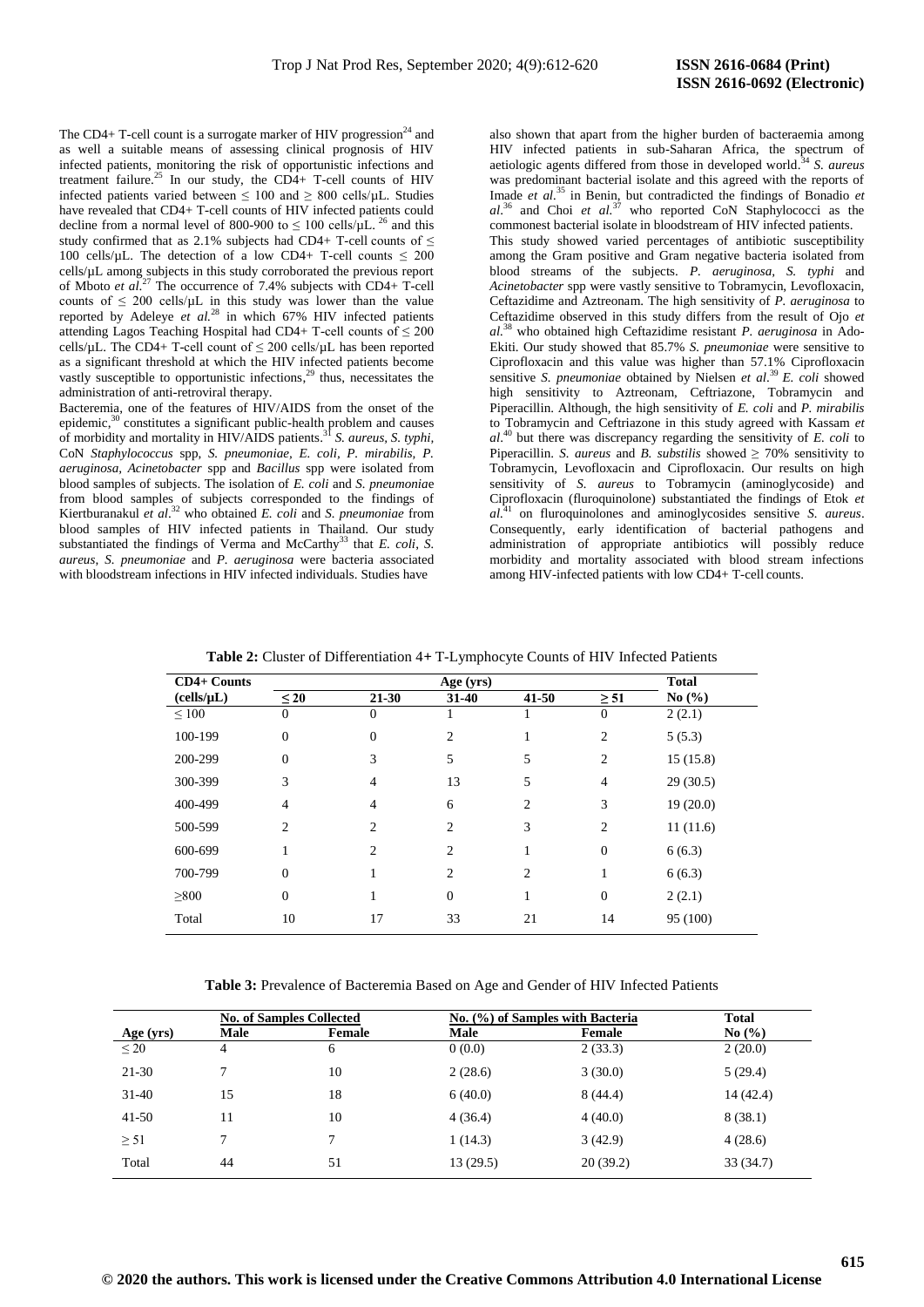|                           | Gender   |            |            |            | Age (yrs)  |            |                               |                               |
|---------------------------|----------|------------|------------|------------|------------|------------|-------------------------------|-------------------------------|
|                           | Male     | Female     | $\leq 20$  | $21 - 20$  | $31 - 30$  | 41-40      | $\geq 51$                     | <b>Total</b>                  |
| <b>Bacterial Isolates</b> | No(%)    | No $(\% )$ | No $(\% )$ | No $(\% )$ | No $(\% )$ | No $(\% )$ | No $\left(\frac{9}{6}\right)$ | No $\left(\frac{9}{6}\right)$ |
| CoN Staphylococcus spp    | 3(42.9)  | 4(57.1)    | 0(0.0)     | 0(0.0)     | 3(42.9)    | 2(28.6)    | 2(28.6)                       | 7(13.2)                       |
| S. aureus                 | 3(30.0)  | 7(70.0)    | 1(10.0)    | 2(20.0)    | 5(50.0)    | 1(10.0)    | 1(10.0)                       | 10(18.9)                      |
| Acinetobacter spp         | 1(33.3)  | 2(66.7)    | 0(0.0)     | 0(0.0)     | 1(33.3)    | 2(66.7)    | 0(0.0)                        | 3(5.7)                        |
| S. typhi                  | 6(66.7)  | 3(33.3)    | 2(66.7)    | 2(22.2)    | 2(22.2)    | 0(0.0)     | 3(33.3)                       | 9(17.0)                       |
| P. mirabilis              | 1(20.0)  | 4(80.0)    | 1(20.0)    | 0(0.0)     | 1(20.0)    | 0(0.0)     | 3(60.0)                       | 5(9.3)                        |
| S. pneumoniae             | 2(28.6)  | 5(71.4)    | 0(0.0)     | 1(14.3)    | 0(0.0)     | 4(57.1)    | 2(28.6)                       | 7(13.2)                       |
| P. aeruginosa             | 1(25.0)  | 3(75.0)    | 0(0.0)     | 1(25.0)    | 3(75.0)    | 0(0.0)     | 0(0.0)                        | 4(7.5)                        |
| <i>Bacillus</i> spp       | 0(0.0)   | 2(100)     | 0(0.0)     | 0(0.0)     | 1(50.0)    | 1(50.0)    | 0(0.0)                        | 2(3.8)                        |
| E. coli                   | 4(66.7)  | 2(33.3)    | 1(16.7)    | 2(33.3)    | 2(33.3)    | 0(0.0)     | 1(16.7)                       | 6(11.3)                       |
| Total                     | 21(39.6) | 32(60.4)   | 5(9.4)     | 8(15.1)    | 18 (34.0)  | 10(18.9)   | 12(22.6)                      | 53 (100)                      |

**Table 4:** Age and Gender-Wise Distribution of Bacterial Isolates in Blood Cultures of HIV Infected Patients

Values in parentheses express the percentage (%) of bacteria isolated

### **Table 5:** Distribution of Bacterial Isolates Based on CD4+ Counts of HIV Infected Patients

|                           |                          |                          |                          |                          | $\text{No } / \text{CD4+}$ Counts (cells/ $\mu$ L) of Subjects |                          |                          |                          |                          |              |
|---------------------------|--------------------------|--------------------------|--------------------------|--------------------------|----------------------------------------------------------------|--------------------------|--------------------------|--------------------------|--------------------------|--------------|
|                           | $(n=2)$                  | $(n=5)$                  | $(n=15)$                 | $(n=28)$                 | $(n=19)$                                                       | $(n=10)$                 | $(n=6)$                  | $(n=6)$                  | $(n=4)$                  | <b>Total</b> |
| <b>Bacterial Isolates</b> | ~100                     | 100-199                  | 200-299                  | 300-399                  | 400-499                                                        | 500-599                  | 600-699                  | 700-799                  | $\geq 800$               |              |
| CoN Staphylococcus spp    | $\sim$                   |                          |                          | 4(14.3)                  | 2(10.5)                                                        | $\sim$                   | 1(16.7)                  | $\overline{\phantom{a}}$ |                          | $\mathbf{r}$ |
| S. aureus                 | (50.0)                   | 1(20.0)                  | 3(20.0)                  | 2(7.1)                   | ٠                                                              | 2(20.0)                  | $\overline{\phantom{a}}$ | 1(16.7)                  | $\sim$                   | 10           |
| Acinetobacter spp         | $\overline{\phantom{0}}$ | 1(20.0)                  | $\overline{\phantom{a}}$ | 1(3.6)                   | 1(5.3)                                                         | $\overline{\phantom{a}}$ |                          | $\overline{\phantom{0}}$ | $\overline{\phantom{0}}$ | 3            |
| S. typhi                  | $\overline{\phantom{0}}$ | 1(20.0)                  | 3(20.0)                  | 3(10.7)                  | 1(5.3)                                                         | $\overline{\phantom{a}}$ |                          | $\overline{\phantom{a}}$ | 1(25.0)                  | 9            |
| P. mirabilis              | 1(50.0)                  | ۰.                       | 2(13.3)                  | ۰.                       | 1(5.3)                                                         | $\overline{\phantom{a}}$ | 1(16.7)                  | $\overline{\phantom{a}}$ | $\overline{\phantom{a}}$ | 5            |
| S. pneumoniae             | $\overline{\phantom{a}}$ | 2(40.0)                  | $\overline{\phantom{a}}$ | 2(7.1)                   | 3(15.8)                                                        | $\overline{\phantom{a}}$ | $\overline{\phantom{0}}$ | $\overline{\phantom{0}}$ | $\sim$                   |              |
| P. aeruginosa             | $\overline{\phantom{a}}$ | ۰.                       | 1(6.7)                   | 2(7.1)                   | $\overline{\phantom{a}}$                                       | $\overline{\phantom{a}}$ | ۰                        | 1(16.7)                  | $\overline{\phantom{0}}$ | 4            |
| Bacillus spp              | $\overline{\phantom{0}}$ | $\overline{\phantom{0}}$ | 1(6.7)                   | $\overline{\phantom{a}}$ | ٠                                                              | 1(10.0)                  | $\overline{\phantom{a}}$ | $\overline{\phantom{0}}$ | $\sim$                   | 2            |
| E. coli                   | (50.0)                   | 2(40.0)                  | $\overline{\phantom{a}}$ | 2(7.1)                   | ۰                                                              | $\overline{\phantom{a}}$ | 1(16.7)                  | $\overline{\phantom{a}}$ | ٠                        | 6            |

**Table 6:** Antibiotic Susceptibility Profiles of *S. typhi* and *P mirabilis* from HIV Infected Blood Samples

|                  |                  | <b>Groups of Antibiotics</b> |                 |              |                |                         |            |              |              |                    |              |            |                       |              |              |                    |            |
|------------------|------------------|------------------------------|-----------------|--------------|----------------|-------------------------|------------|--------------|--------------|--------------------|--------------|------------|-----------------------|--------------|--------------|--------------------|------------|
| <b>Bacterial</b> |                  |                              | Aminoglycosides |              |                | <b>Fluoroquinolones</b> |            | Monobactams  |              | <b>Penicillins</b> |              |            | <b>Cephalosporins</b> |              |              | <b>Carbapenems</b> |            |
| <b>Isolates</b>  | Codes            | <b>GEN</b>                   | <b>STR</b>      | <b>TOB</b>   | $\mathbf{CIP}$ | <b>OFL</b>              | <b>LEV</b> | <b>ATM</b>   | <b>TIG</b>   | AMP                | <b>PPC</b>   | <b>CEF</b> | <b>CFT</b>            | <b>CFP</b>   | <b>MER</b>   | <b>IMI</b>         | <b>ERT</b> |
| S. typhi         | ST <sub>01</sub> | S                            | S.              | S            | $\mathbb{R}$   | S                       | S          | R            | S            | R                  | R            | S          | S                     | S            | S            | S                  | S          |
|                  | ST <sub>04</sub> | S                            | R               | S            | S              | $\mathbb{R}$            | S          | Ι            | $\mathbb{R}$ | S                  | S            | S          | $\mathbb{R}$          | R            | S            | S                  | S          |
|                  | ST <sub>08</sub> | S                            | S               | S            | S              | S                       | S          | $\mathbb{R}$ | S            | S                  | S            | S          | S                     | S            | S            | S                  | S          |
|                  | ST14             | $\mathbb{R}$                 | S               | S            | R              | I                       | S          | S            | $\mathbb{R}$ | $\mathbb{R}$       | S            | S          | I                     | S            | $\mathbb{R}$ | S                  | S          |
|                  | ST20             | I                            | S               | S            | S              | S                       | I          | S            | S            | $\mathbb{R}$       | $\mathbb R$  | S          | S                     | 1            | S            | $\mathbb{R}$       |            |
|                  | ST26             | S                            | S               | S            | $\mathbb{R}$   | $\mathbb{R}$            | S          | S            | $\mathbb{R}$ | $\mathbb{R}$       | S            | S          | S                     | S            | S            | S                  | S          |
|                  | ST31             | $\mathbb{R}$                 |                 | S            | S              | I                       | S          | $\mathbb{R}$ | $\mathbb{R}$ | S                  | S            | S          | I                     | S            | S            | $\mathbb{R}$       | S          |
|                  | ST56             | S                            | S               | S            | S              | ${\bf S}$               | R          | S            | S            | $\mathbf S$        | S            | S          | S                     | $\mathbb R$  | S            | I                  | R          |
|                  | <b>ST90</b>      | I                            | R               | S            | I              | $\mathbb{R}$            | S          | I            | S            | S                  | R            | S          | $\mathbb{R}$          | S            | S            | S                  | S          |
| P. mirabilis     | PM19             | S                            | S               | R            | S              | S                       | R          | S            | S            | S                  | $\mathbb{R}$ | S          | S                     | $\mathbb{R}$ | S            | R                  | R          |
|                  | PM21             | S                            | S               | S            | $\mathbb{R}$   | S                       | S          | S            | S            | S                  | S            | R          | S                     | S            | S            | S                  | S          |
|                  | <b>PM32</b>      | I                            | R               | $\mathbb{R}$ | S              | I                       | S          | $\mathbb{R}$ | $\mathbb{R}$ | S                  | S            | S          | S                     | S            | S            | S                  | S          |
|                  | PM33             | S                            | S               | S            | $\mathbb{R}$   | S                       | R          | S            | S            | S                  | S            | S          | S                     | $\mathbb{R}$ | $\mathbb{R}$ |                    |            |
|                  | <b>PM75</b>      | $\mathbb{R}$                 | R               | S            | S              | $\mathbb{R}$            | S          | S            | S            |                    |              | S<br>R     | S<br>S                | S            | S            | R                  | S          |

Key: GEN: Gentamycin; STR: Streptomycin; TOB: Tobramycin; CIP: Ciprofloxacin, LEV: Levofloxacin; OFL: Ofloxacin; ATM: Aztreonam; TIG: Tigemonam; AMP: Ampicillin; PPC: Piperacillin; CEF; Ceftriazone; CFT: Ceftazidime; CFP: Cefoperazone; IMI: Imipenem; MER: Meropenem; ERT: Ertapenem; R: Resistant; I: Intermediate; S: Sensitive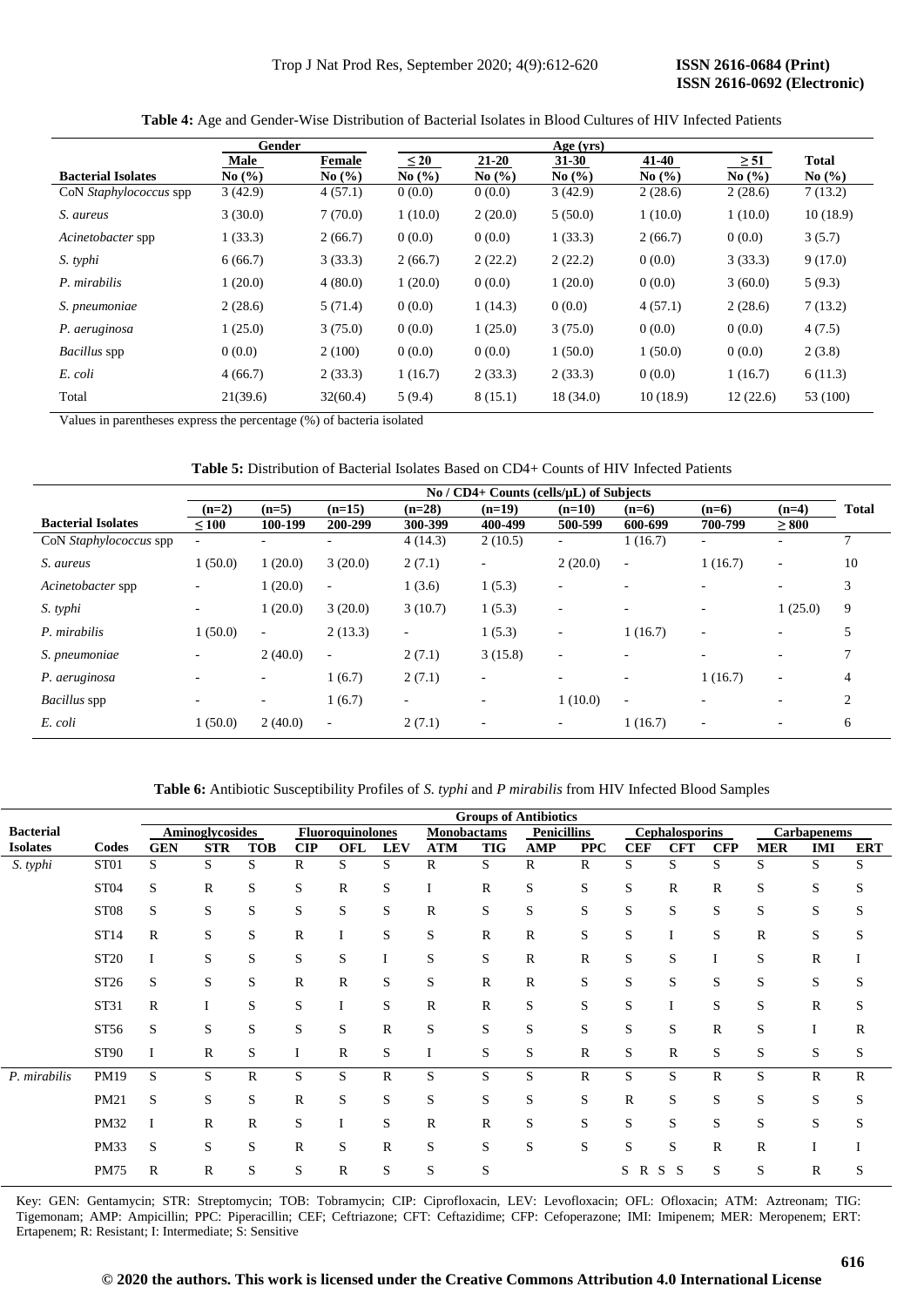# **ISSN 2616-0692 (Electronic)**

|                  |                  | <b>Group of Antibiotics</b> |                 |            |                |                        |              |                    |              |                    |            |            |                       |              |             |                    |            |
|------------------|------------------|-----------------------------|-----------------|------------|----------------|------------------------|--------------|--------------------|--------------|--------------------|------------|------------|-----------------------|--------------|-------------|--------------------|------------|
| <b>Bacterial</b> |                  |                             | Aminoglycosides |            |                | <b>Fluroquinolones</b> |              | <b>Monobactams</b> |              | <b>Penicillins</b> |            |            | <b>Cephalosporins</b> |              |             | <b>Carbapenems</b> |            |
| <b>Isolates</b>  | Codes            | <b>GEN</b>                  | <b>STR</b>      | <b>TOB</b> | $\mathbf{CIP}$ | OFL                    | <b>LEV</b>   | <b>ATM</b>         | <b>TIG</b>   | <b>AMP</b>         | <b>PPC</b> | <b>CEF</b> | <b>CFT</b>            | <b>CFP</b>   | <b>MER</b>  | <b>IMI</b>         | <b>ERT</b> |
| E coli           | EC <sub>02</sub> | S                           | S               | S          | S              | S                      | S            | S                  | S            | S                  | S          | S          | S                     | S            | S           | S                  | S          |
|                  | EC <sub>09</sub> |                             | S               | S          | S              | S                      | S            | S                  | S            | S                  | S          | S          |                       | $\mathbb{R}$ | S           | S                  | S          |
|                  | EC14             | R                           | R               | R          | S              | S                      | R            | S                  | S            | R                  | R          | S          | S                     | R            | S           | R                  | R          |
|                  | <b>EC69</b>      | S                           | S               | S          | R              | $\mathbb{R}$           | S            | $\mathbb{R}$       |              |                    | S          | R          | S                     | S            | S           | S                  | S          |
|                  | <b>EC77</b>      | S                           | $\mathbb{R}$    | S          | S              |                        | S            | S                  | R            | S                  | S          | S          | R                     | S            | S           | $\mathbb R$        | S          |
|                  | EC83             | S                           | S               | S          | $\mathbb{R}$   | S                      | R            | S                  | S            | $\mathbb{R}$       | S          | S          | S                     | R            | S           | S                  | R          |
| Acinetobacter    | ST35             | S                           | S               | S          | R              | S                      | S            | S                  | S            | S                  | S          |            | S                     | S            | S           | S                  | S          |
| spp              | <b>ST77</b>      | R                           |                 |            | S              | $\mathbb{R}$           | S            | S                  | R            | S                  | R          | S          | S                     | S            | S           | $\mathbb R$        | S          |
|                  | <b>ST90</b>      | S                           | S               | S          | S              | $\mathbb{R}$           | R            | S                  | S            | S                  | S          | S          | S                     | R            | S           | S                  |            |
| P. aeruginosa    | <b>PM08</b>      | S                           | S               | S          | S              | S                      | S            | S                  | $\mathbb{R}$ | $\mathbb{R}$       | S          | R          | S                     | S            | S           | S                  | S          |
|                  | PM26             | S                           | $\mathbb R$     | S          | S              | $\mathbb{R}$           | S            | $\mathbb{R}$       | S            | S                  | S          | S          | R                     | S            | S           | R                  | S          |
|                  | <b>PM72</b>      | $\mathbb{R}$                | S               | S          | R              | S                      | $\mathbb{R}$ | S                  | S            | $\mathbb{R}$       | S          | S          | S                     | S            | S           | S                  | S          |
|                  | PM93             | S                           | S               | S          | R              | S                      | S            | S                  | S            | S                  | S          | R          | S                     | S            | $\sim$<br>S | R                  | S          |

**Table 7:** Antibiotic Susceptibility Profiles of *E coli*, *Acinetobacter* spp. and *P. aeruginosa* from HIV Infected Blood Samples

Key: GEN: Gentamycin; STR: Streptomycin; TOB: Tobramycin; CIP: Ciprofloxacin, LEV: Levofloxacin; OFL: Ofloxacin; ATM: Aztreonam; TIG: [Tigemonam;](https://en.wikipedia.org/wiki/Tigemonam) AMP: Ampicillin; PPC: Piperacillin; CEF; Ceftriazone; CFT: Ceftazidime; CFP: Cefoperazone; IMI: Imipenem; MER: Meropenem; ERT: Ertapenem; R: Resistant; I: Intermediate; S: Sensitive

**Table 8:** Antibiotic Susceptibility Profiles of CoN *Staphylococcus* spp. and *S. pneumoniae* from HIV Infected Blood Samples

|                           |                  |              | <b>Groups of Antibiotics</b> |              |                |                         |              |            |                      |                    |              |                   |     |
|---------------------------|------------------|--------------|------------------------------|--------------|----------------|-------------------------|--------------|------------|----------------------|--------------------|--------------|-------------------|-----|
|                           |                  |              | <b>Aminoglycosides</b>       |              |                | <b>Fluoroquinolones</b> |              |            | <b>Tetracyclines</b> | <b>Penicillins</b> |              | <b>Macrolides</b> |     |
| <b>Bacterial Isolates</b> | Codes            | <b>GEN</b>   | <b>STR</b>                   | <b>TOB</b>   | $\mathbf{CIP}$ | <b>OFL</b>              | <b>LEV</b>   | <b>TET</b> | <b>DOX</b>           | AMP                | <b>PPC</b>   | <b>ERY</b>        | AZI |
| CoN                       | CS <sub>03</sub> | S            | R                            | R            | $\mathbb{R}$   | S                       | S            | S          | S                    | R                  | S            | S                 | S   |
| Staphylococcus spp        | CS10             | S            | $\mathbb R$                  | S            | S              | S                       | S            | S          | $\mathbb{R}$         | S                  | S            | S                 | S   |
|                           | CS <sub>03</sub> | S            | S                            | S            | $\mathbf R$    | S                       | S            | R          | S                    | R                  | $\mathbb{R}$ | S                 | S   |
|                           | <b>CS70</b>      | R            | S                            | S            | S              |                         | $\mathbb{R}$ | R          | $\mathbb{R}$         | S                  | S            | S                 |     |
|                           | CS19             | R            | S                            | S            | S              | S                       | I            | S          | S                    | R                  | $\mathbb{R}$ | S                 |     |
|                           | CS <sub>36</sub> | S            | S                            | S            | $\mathbb{R}$   | $\mathbf R$             | S            | S          | S                    | R                  | S            | R                 | r.  |
|                           | CS <sub>07</sub> | S            | S                            | S            | S              | I                       | S            | R          | S                    | S                  | S            | $\mathbb{R}$      |     |
| S. pneumoniae             | <b>SS08</b>      | S            | S                            | S            | S              | S                       | S            | S          | S                    | S                  | S            | S                 | S   |
|                           | SS14             | S            | $\mathbb R$                  | R            | S              | S                       | S            | R          | $\mathbb{R}$         | S                  | $\mathbb{R}$ | S                 | R   |
|                           | SS <sub>26</sub> | $\mathbb{R}$ | S                            | S            | S              | S                       | R            | S          | S                    | R                  | S            | S                 | S   |
|                           | SS41             | S            | S                            | S            | $\mathbf R$    | S                       | S            | S          | S                    | R                  | S            | S                 |     |
|                           | SS69             |              | I                            | S            | S              | $\mathbb{R}$            | S            | R          | S                    | S                  | S            | S                 | S   |
|                           | <b>SS80</b>      | S            | S                            | $\mathbb{R}$ | S              | S                       | S            | S          | S                    | S                  | S            | S                 | S   |
|                           | <b>SS83</b>      | R            | R                            | S            | S              | $\mathbb{R}$            | S            | S          | S                    | R                  | R            | S                 | S   |

Key: GEN: Gentamycin; STR: Streptomycin; TOB: Tobramycin; CIP: Ciprofloxacin, LEV: Levofloxacin; OFL: Ofloxacin; TET: Tetracycline; DOX: Doxycycline; AMP: Ampicillin; PPC: Piperacillin; ERY: Erythromycin; AZI: Azithromycin: R: Resistant; I: Intermediate; S: Sensitive; CoN: Coagulase negative.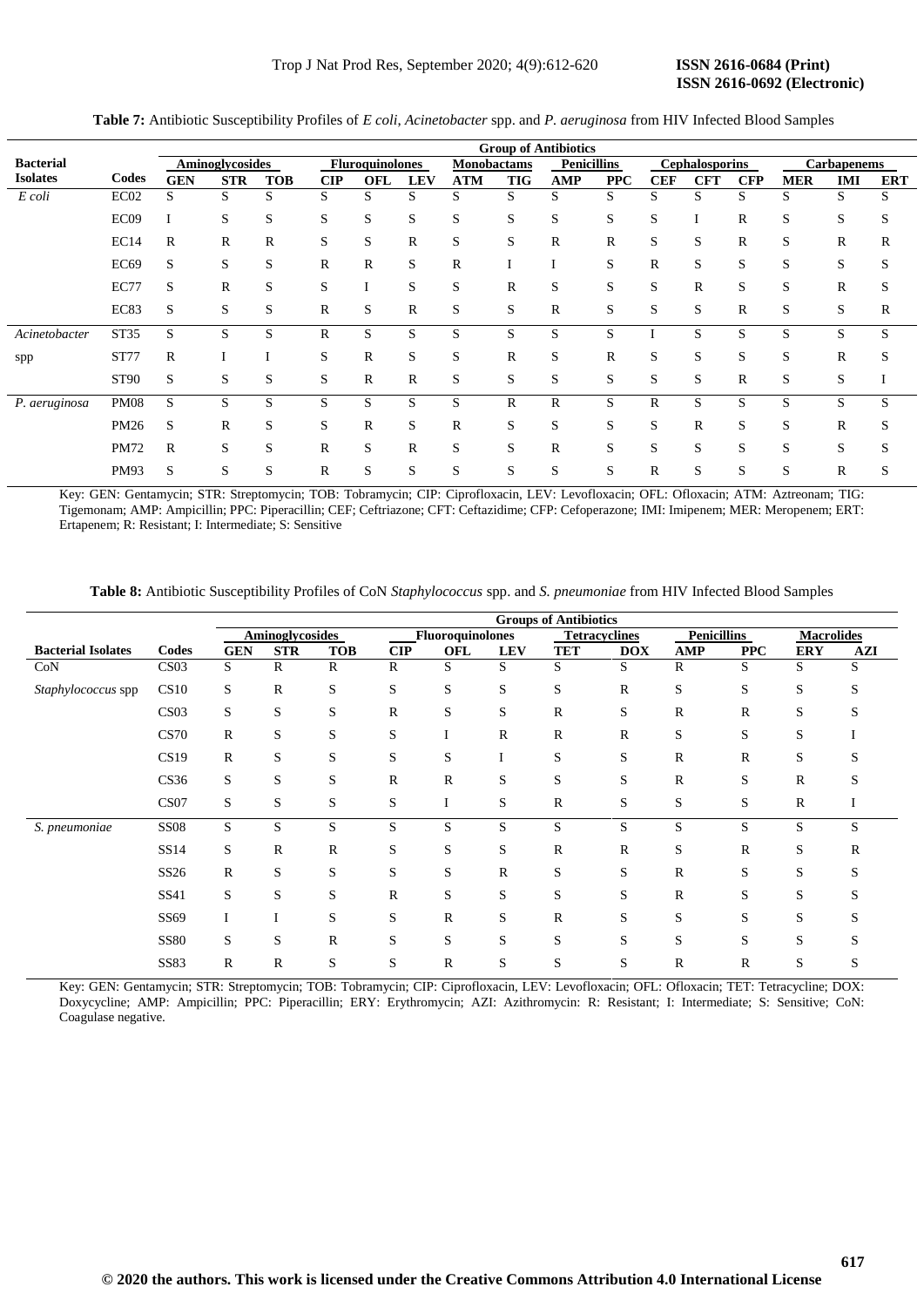|                           |                  |              |                 |            |                |                         |             | <b>Groups of Antibiotics</b> |                      |              |                    |                   |              |
|---------------------------|------------------|--------------|-----------------|------------|----------------|-------------------------|-------------|------------------------------|----------------------|--------------|--------------------|-------------------|--------------|
|                           |                  |              | Aminoglycosides |            |                | <b>Fluoroquinolones</b> |             |                              | <b>Tetracyclines</b> |              | <b>Penicillins</b> | <b>Macrolides</b> |              |
| <b>Bacterial Isolates</b> | Codes            | <b>GEN</b>   | <b>STR</b>      | <b>TOB</b> | $\mathbf{CIP}$ | OFL                     | <b>LEV</b>  | <b>TET</b>                   | <b>DOX</b>           | <b>AMP</b>   | <b>PPC</b>         | <b>ERY</b>        | AZI          |
| S. aureus                 | <b>SA01</b>      | S            | R               | S          | S              | $\mathbb{R}$            | S           | $\mathbb{R}$                 | S                    | R            | S                  | S                 | S            |
|                           | SA <sub>02</sub> | S            | R               | S          | S              | S                       | S           | $\mathbb{R}$                 | R                    | S            | S                  | S                 | $\mathbb{R}$ |
|                           | SA03             | S            | S               | S          | S              | S                       | S           | $\mathbb{R}$                 | S                    | S            | S                  | S                 | S            |
|                           | <b>SA04</b>      | R            | S               | S          | R              | $\mathbb R$             | S           | S                            | S                    | R            | S                  | S                 | R            |
|                           | <b>SA50</b>      | $\mathbb{R}$ | S               | S          | S              | S                       | I           | S                            | S                    | $\mathbb{R}$ | $\mathbb{R}$       | S                 | S            |
|                           | SA <sub>52</sub> | S            | S               | S          | $\mathbb{R}$   | $\mathbb{R}$            | S           | S                            | $\mathbb{R}$         | S            | S                  | $\mathbb{R}$      | R            |
|                           | <b>SA57</b>      | S            |                 | S          | S              | S                       | S           | $\mathbb{R}$                 | S                    | S            | S                  | $\mathbb R$       | $\mathbb{R}$ |
|                           | SA64             | S            | S               | S          | S              | S                       | $\mathbb R$ | S                            | S                    | S            | S                  | S                 | S            |
|                           | SA69             |              | $\mathbb{R}$    | S          | $\mathbb{R}$   | $\mathbb{R}$            | S           | S                            | S                    | S            | S                  | S                 | S            |
|                           | SA95             | $\mathbb{R}$ | R               | R          | S              | S                       | $\mathbb R$ | S                            | S                    | R            | $\mathbb{R}$       | S                 | S            |
| Bacillus spp              | <b>BS12</b>      | S            | S               | S          | S              | S                       | S           | S                            | S                    | R            | $\mathbb{R}$       | $\mathbb{R}$      | S            |
|                           | <b>BS45</b>      |              | S               | S          | R              | $\mathbb{R}$            | S           | S                            | S                    | S            | S                  | S                 | S            |

**Table 9:** Antibiotic Susceptibility Profiles of *S. aureus* and *Bacillus* spp. from HIV Infected Blood Samples

Key: GEN: Gentamycin; STR: Streptomycin; TOB: Tobramycin; CIP: Ciprofloxacin, LEV: Levofloxacin; OFL: Ofloxacin; TET: Tetracycline; DOX: Doxycycline; AMP: Ampicillin; PPC: Piperacillin; ERY: Erythromycin; AZI: Azithromycin: R: Resistant; I: Intermediate; S: Sensitive



**Figure I:** Percentages Susceptiblity of Isolates (Gram Negative Bacteria) vs Antibiotics

Key: GEN: Gentamycin; STR: Streptomycin; TOB: Tobramycin; CIP: Ciprofloxacin; LEV: Levofloxacin; OFL: Ofloxacin; ATM: Aztreonam; TIG: [Tigemonam;](https://en.wikipedia.org/wiki/Tigemonam) AMP: Ampicillin; PPC: Piperacillin; CEF; Ceftriazone; CFT: Ceftazidime; CFP: Cefoperazone; IMI: Imipenem; MER: Meropenem; ERT: Ertapenem.

#### **Conclusion**

This study has shown that blood stream infections among HIV infected patients with CD4+ T-cell counts ranging from  $\leq 100$  and  $\geq$ 800 cells/µL were caused by spectrum of bacteria, predominantly *S. aureus* and CoN *Staphylococcus* spp. In addition, the varied antibiotic susceptibility profiles of bacterial isolates associated with blood stream infections among the subjects were revealed.

#### **Conflict of interest**

The authors declare no conflict of interest.



**Figure 2:** Percentages Susceptiblity of Isolates (Gram Positive Bacteria) Vs Antibiotics

Key: GEN: Gentamycin; STR: Streptomycin; TOB: Tobramycin; CIP: Ciprofloxacin; LEV: Levofloxacin; OFL: Ofloxacin; TET: Tetracycline; DOX: Doxycycline; AMP: Ampicillin; PPC: Piperacillin; ERY: Erythromycin; AZI: Azithromycin.

#### **Authors' Declaration**

The authors hereby declare that the work presented in this article is original and that any liability for claims relating to the content of this article will be borne by them.

#### **Acknowledgements**

The authors would like to thank all support staff and students, especially Miss Onuh, Peace Kelechi and the patients who participated in this study.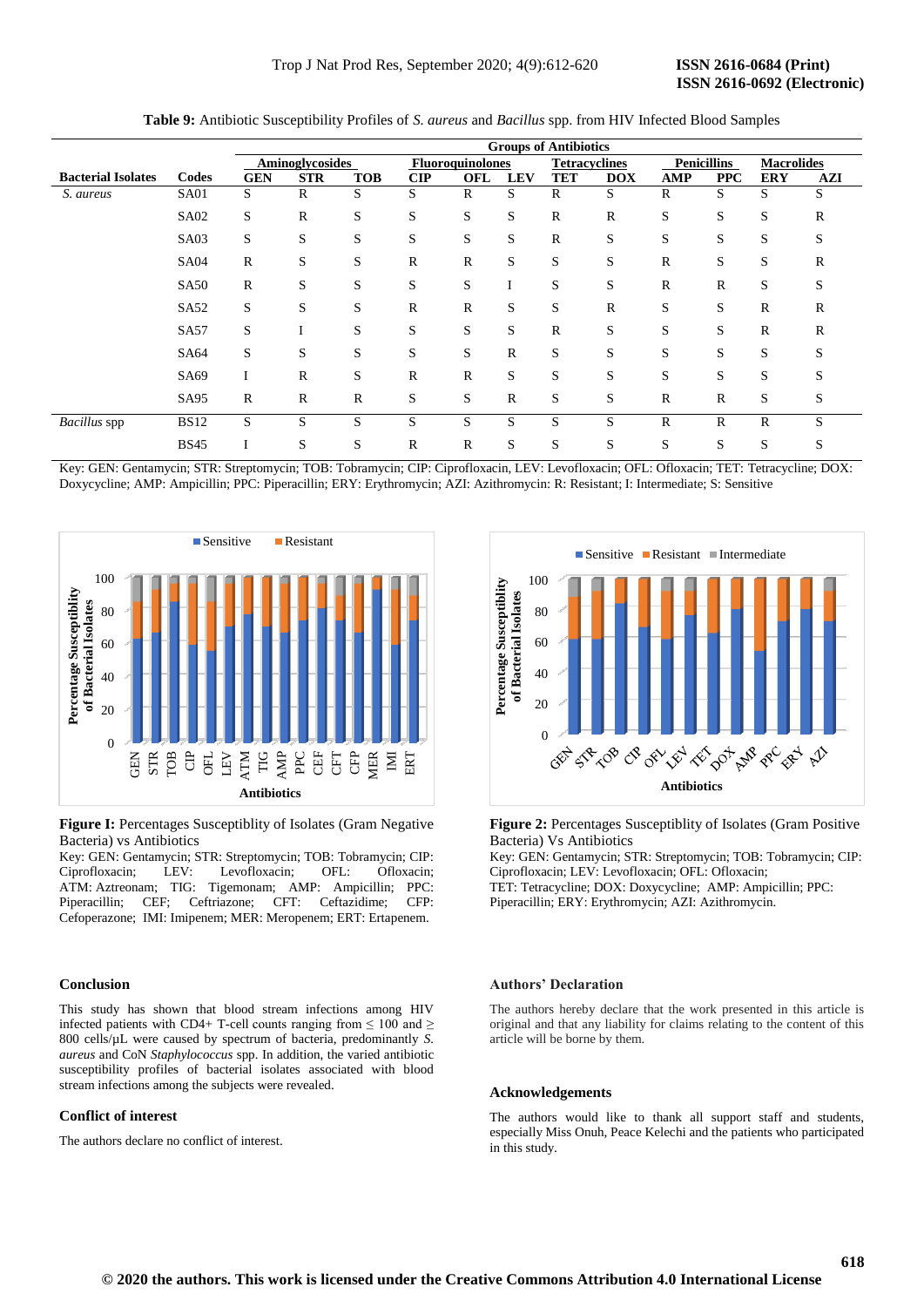#### **References**

- 1. Luciw PA. Human immunodeficiency viruses and their replication. In: Fields BN (Hrsg) Virology, 3. Aufl. Lippincott-Raven, Philadelphia, 1996. S 1881–1952 p.
- 2. Douek DC, Roederer M, Koup RA. [Emerging Concepts in](https://www.ncbi.nlm.nih.gov/pmc/articles/PMC2716400)  [the Immunopathogenesis of AIDS. A](https://www.ncbi.nlm.nih.gov/pmc/articles/PMC2716400)nnu Rev Med. 2009; 60:471–484.
- 3. Akinjogunla OJ and Adegoke AA. Sero-prevalence of human immunodeficiency virus (HIV) 1 and 2 infections in Uyo metropolis, Akwa Ibom State. Sci Res Essays 2009; 4(11):1381-1384.
- 4. UNAIDS. HIV and AIDS estimates in 2014, Geneva, Switzerland.Availableat http://www.unaids.org/en/regionsc ountries/countries/nigeria, 2014.
- 5. Pennap GRI, Makut MD, Gyar SD, Owuna G. Seroprevalence of HIV/AIDS in Keffi and Environs. Nig J Microbiol. 2006; 20(3):1114 - 1146.
- 6. Walkers BR and Colledge NR. Davidson's principle and practice of medicine. Elsevier Health Science, 2013. 987 p.
- 7. Shaukat [SN, Khan S, R](https://www.sciencedirect.com/science/article/pii/S1876034117302010#!)aza A, Khanani R, Ghayaz, A, Kazmu SU. Prognostic markers in HIV mono-and coinfected individuals: A study from Karachi–Pakistan. J Infect Pub Health 2018; 11(2):250-255.
- 8. [Diekema](https://www.ncbi.nlm.nih.gov/pubmed/?term=Diekema%20DJ%5BAuthor%5D&cauthor=true&cauthor_uid=12904371) DJ, [Beekmann](https://www.ncbi.nlm.nih.gov/pubmed/?term=Beekmann%20SE%5BAuthor%5D&cauthor=true&cauthor_uid=12904371) SE, [Chapin](https://www.ncbi.nlm.nih.gov/pubmed/?term=Chapin%20KC%5BAuthor%5D&cauthor=true&cauthor_uid=12904371) KC, [Morel](https://www.ncbi.nlm.nih.gov/pubmed/?term=Morel%20KA%5BAuthor%5D&cauthor=true&cauthor_uid=12904371) KA, [Munson](https://www.ncbi.nlm.nih.gov/pubmed/?term=Munson%20E%5BAuthor%5D&cauthor=true&cauthor_uid=12904371) E, [Doer](https://www.ncbi.nlm.nih.gov/pubmed/?term=Doern%20GV%5BAuthor%5D&cauthor=true&cauthor_uid=12904371) GV. Epidemiology and outcome of nosocomial and community-onset bloodstream infection. [J](https://www.ncbi.nlm.nih.gov/pmc/articles/PMC179863/)  [Clin Microbiol.](https://www.ncbi.nlm.nih.gov/pmc/articles/PMC179863/) 2003; 41(8):3655–3660.
- 9. Muyanja SZ, Larke N, Rutebarika D, Kaddu I, Nakubulwa S. Decreasing trends of bacteraemia among HIV-infected Ugandan adults: incidence, aetiology, clinical outcomes and effect of antiretroviral therapy in a semi-urban setting (2000–2008). Trop Med Int Health 2011; 16:756–765.
- 10. Ali J and Kebede Y. Frequency of isolation and antimicrobial susceptibility pattern of bacterial isolates from blood culture, Gondar University Teaching Hospital, Northwest Ethiopia. Ethiop Med J. 2008; 46:155–161.
- 11. Reddy EA, Shaw AV, Crump JA. Community-acquired bloodstream infections in Africa, a systematic review and meta-analysis. Lancet Infect Dis. 2010; 10:417–432.
- 12. Brettle RP. Bacterial infections in HIV: the extent and nature of the problem. Int. J. STD AIDS 1997; 8:5-15.
- 13. Cervera C, VanDelden C, Gavalda J, Welte T, Akova M. Multidrug-resistant bacteria in solid organ transplant recipients. Clin Microbiol Infect. 2014; 20(Suppl. 7):49–73.
- 14. Mehta M, Dutta P, Gupta V. Antimicrobial susceptibility pattern of blood isolates from a teaching hospital in North India, Jpn J Infect Dis. 2005; 58(3):174–176.
- 15. [Singh](http://www.cjhr.org/searchresult.asp?search=&author=Amit+Kumar+Singh&journal=Y&but_search=Search&entries=10&pg=1&s=0) AK, [Venkatesh](http://www.cjhr.org/searchresult.asp?search=&author=Vimala+Venkatesh&journal=Y&but_search=Search&entries=10&pg=1&s=0) V, [Singh](http://www.cjhr.org/searchresult.asp?search=&author=Ravinder+Pal+Singh&journal=Y&but_search=Search&entries=10&pg=1&s=0) RP[, Singh](http://www.cjhr.org/searchresult.asp?search=&author=Mastan+Singh&journal=Y&but_search=Search&entries=10&pg=1&s=0) M. Bacterial and antimicrobial resistance profile of bloodstream infections: A hospital-based study, Chrismed J Health Res. 2014; 1(3):140-144.
- 16. Akinjogunla OJ, Eghafona NO, Enabulele IO. Aetiologic agents of acute otitis media (AOM): prevalence, antibiotic susceptibility, β-lactamase (βL) and extended spectrum β-lactamase (ESBL) production. J Microbiol Biotechnol Food Sci. 2012; (3):333-353.
- 17. Cheesbrough M. District laboratory practice in tropical countries, part II. Cambridge University, 2006. 80-81 p.
- 18. Clinical Laboratory Standard Institute (CLSI). Performance standard for antimicrobial disk susceptibility test. Fifteenth informational supplement, CLSI document M100-S15, Wayne PA, USA, 2015.
- 19. National Agency for the Control of AIDS (NACA). Revised national HIV/AIDS strategic framework, 2019.
- 20. Khan M and Sharma S. Socio-demographic and clinical profile of people living with HIV/ AIDS. Asian J Med Sci. 2012; 3(2):1-10.
- 21. Kemei T. HIV infections highest among married couples young adult men. J Urban Health 2013; 83(4):575-585.
- 22. Taylor J, Ossei PPS, Agyeman-Duah E, Baah E, Fenteng EA, Ayibor W. Socio-demographic people living with HIV/AIDS at the Komfo Anokye Teaching Hospital, Ghana: A five-year retrospective study. ASMS 2018; 2(6):42-47.
- 23. WHO. Policy Brief: consolidated guidelines on HIV prevention, diagnosis, treatment and care for key population, NY, Geneva, 2013.
- 24. [Ford](https://pubmed.ncbi.nlm.nih.gov/?term=Ford+N&cauthor_id=28059957) N, [Meintjes](https://pubmed.ncbi.nlm.nih.gov/?term=Meintjes+G&cauthor_id=28059957) G, [Marco V, G](https://pubmed.ncbi.nlm.nih.gov/?term=Vitoria+M&cauthor_id=28059957)reene G, [Chiller](https://pubmed.ncbi.nlm.nih.gov/?term=Chiller+T&cauthor_id=28059957) T. The evolving role of CD4 cell counts in HIV Care. Curr Opin HIV/AIDS 2017; 12(2):123-128.
- 25. [Levine](https://pubmed.ncbi.nlm.nih.gov/?term=Levine+BL&cauthor_id=11786906) BL, [Bernstein](https://pubmed.ncbi.nlm.nih.gov/?term=Bernstein+WB&cauthor_id=11786906) WB, [Aronson](https://pubmed.ncbi.nlm.nih.gov/?term=Aronson+NE&cauthor_id=11786906) NE, [Schlienger](https://pubmed.ncbi.nlm.nih.gov/?term=Schlienger+K&cauthor_id=11786906) K, [Cotte](https://pubmed.ncbi.nlm.nih.gov/?term=Cotte+J&cauthor_id=11786906) J, [Perfetto](https://pubmed.ncbi.nlm.nih.gov/?term=Perfetto+S&cauthor_id=11786906) S. Adoptive transfer of costimulated CD4+ T Cells induces expansion of peripheral T cells and decreased CCR5 expression in HIV infection**.** Nat Med 2002; 8(1):47-53.
- 26. Chan RK. Early clinical manifestations of HIV infection. S Med J. 1990; 31:477–479.
- 27. Mboto CI, Davies-Russell A, Fielder M, Jewell AP. CD4+ lymphocyte values and trends in individuals infected with Human Immunodeficiency Virus and/or co-infected with Hepatitis C Virus in The Gambia. Afr Health Sci. 2009; 9(3):130-136.
- 28. Adeleye IA, Alani AS, Solomon BB, Obosi AC, Inem AV. Bacterial bloodstream infections attending a Lagos Teaching Hospital. J Health Popul Nutr. 2010; 28(4):318-326.
- 29. Egger M, May M, Chêne G, Phillips AN, Ledergerber B, Dabis F. et al. Prognosis of HIV-1- infected patients starting highly active antiretroviral therapy: A collaborative analysis of prospective studies. Lancet 2002; 360(9327):119–129.
- 30. Bekele A, Bethany G, Berry K. Bacterial pneumonia in hospitalized patients with HIV infection. The pulmonary complications, ICU support, and prognostic factors of hospitalized patients with HIV (PIP) study. Am Rev Respirat Dis. 2003; 148:1523-1552.
- 31. Adeleye IA, Akanmu S, Bamiro S, Smith S, Inem V, Sobande O. Chromosomally mediated antibiotic resistance in non-thyphoidal Salmonellae isolates from HIV patients in Lagos. W Ind Med J. 2008; 57:548-549.
- 32. Kieriburanakul S, Watcharatipagron S, Chongtrakool P, Santanirand P. Epidemiology of bloodstream infections and predictive factors of mortality among HIV infected adult patient in Thailand in the era of HAART. J Infect Dis. 2012; 65(1):28-32.
- 33. Verma JK and McCarthy KD. Bloodstream infections among HIV infected outpatients, Southeast Asia. Emerg Infect Dis. 2010; 16(10):1569-1575.
- 34. Ward JL and Zangwill KM. Haemophilus influenzae. In: Feigin RD, Cherry JD, editors. Textbook of Pediatric Infectious Diseases. 4th edition. Philadelphia, PA:WB Saunders; 1998. 1464-1482 p.
- 35. Imade PE and Eghafona NO. Incidence of bacteraemia in antiretroviral-naive HIV-positive children less than five years of age in Benin -city, Nigeria. Libyan J Med. 2010;  $5.10 - 12$
- 36. Bonadio M, Gigli C, Maccantio O, Longo B, Smorfa A. Bloodstream infection in HIV- positive patients: a review of sixty-eight episodes. J Chemother. 1998; 10:243-247.
- 37. Choi G, Van den Borne MPJ, Visser CE, Kersten MJ, Kater AP. Invasive infections with a coagulase-negative staphylococcus in an immunocompromised patient: case report and review of the literature. Ann Hematol 2008; 87:771-772.
- 38. Ojo BA, Adebolu TT, Odinayo MS. Assessment of blood CD4 count and antibiogram profile of bacteria isolated from HIV Patients, HIV Curr Res. 2016; 1(1):1-8.
- 39. [Nielsen](https://www.ncbi.nlm.nih.gov/pubmed/?term=Nielsen%20MV%5BAuthor%5D&cauthor=true&cauthor_uid=22970162) MV, '[Sarpong](https://www.ncbi.nlm.nih.gov/pubmed/?term=Sarpong%20N%5BAuthor%5D&cauthor=true&cauthor_uid=22970162) N, [Krumkamp](https://www.ncbi.nlm.nih.gov/pubmed/?term=Krumkamp%20R%5BAuthor%5D&cauthor=true&cauthor_uid=22970162) R, [Dekker](https://www.ncbi.nlm.nih.gov/pubmed/?term=Dekker%20D%5BAuthor%5D&cauthor=true&cauthor_uid=22970162) D, [Loag](https://www.ncbi.nlm.nih.gov/pubmed/?term=Loag%20W%5BAuthor%5D&cauthor=true&cauthor_uid=22970162) W, [Amemasor](https://www.ncbi.nlm.nih.gov/pubmed/?term=Amemasor%20S%5BAuthor%5D&cauthor=true&cauthor_uid=22970162) S, Incidence and characteristics of